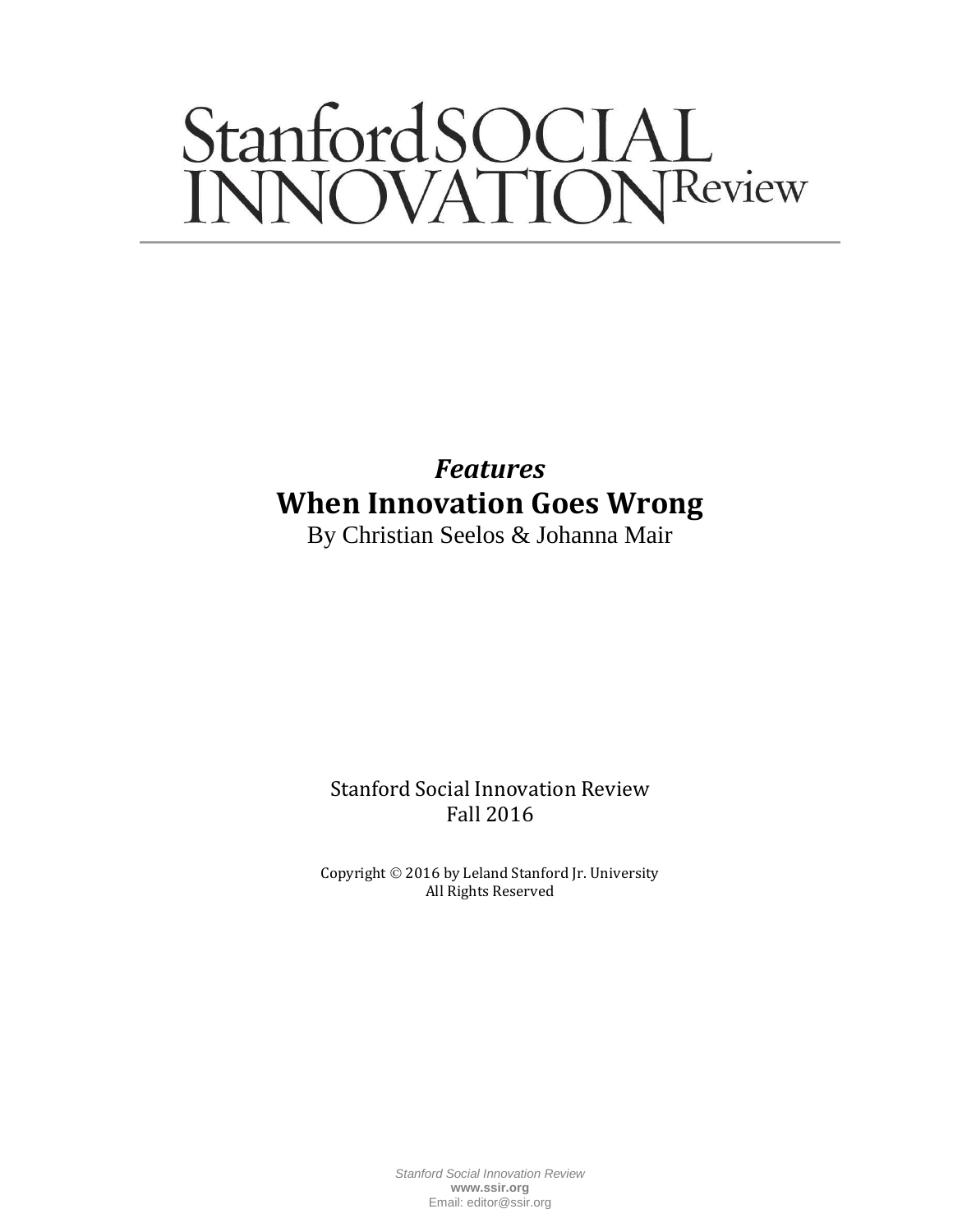Efforts by social enterprises to develop novel interventions receive a great deal of attention. Yet these organizations often stumble when it comes to turning innovation into impact. As a result, they fail to achieve their full potential. Here's a guide to diagnosing and preventing several "pathologies" that underlie this failure. ,

## When Innovation Goes WRONG

## BY CHRISTIAN SEELOS & JOHANNA MAIR

Illustration by HARRY CAMPBELL

pervasive myth holds that the impact generated by social enterprises is the result of innovation. Indeed, prevailing models of social innovation about achieving impact in the social sector. They ask: What are the ingredien social enterprises is the result of innovation. Indeed, prevailing models of social innovation lead people to ask the wrong question about achieving impact in the social sector. They ask: What are the ingredients

formula" or to define a set of "innovation success factors." We find it useful to turn this question inside out. Instead of focusing on how innovation succeeds, we look at the dynamics of failure within the innovation process. We ask, in particular: *What are the factors that undermine the impact potential of an innovation effort?* 

For the past several years, we have been studying social enterprises in order to determine what enables them to achieve high levels of impact. Innovation, we have concluded, is just one part of a larger social impact creation process. Indeed, we have found that innovation plays a minor—yet very specific—role in allowing highly successful social enterprises to deliver solutions at an appropriate scale. In examining less successful organizations, meanwhile, we have found that what holds them back is not an inability to innovate but a failure to embed their innovation efforts within a robust process for translating those efforts into impact.

Throughout the social impact creation process, there are a number of ways that innovation can go wrong. We use the term "innovation pathologies" to describe these all-too-common missteps. Organizations that actively pursue innovation but fall short of achieving impact invariably suffer from one or more pathologies. These organizations typically have a flawed understanding of how innovation works. As a result, they develop habits and practices that render their innovation efforts unproductive.

Identifying these pathologies, we argue, will help social enterprises to generate more impact from their investments in innovation. In this article, we set forth a model for understanding the relationship between innovation and impact, and we provide a way to diagnose the pathologies that interfere with that relationship. We also offer insight into how organizations can counter these pathologies by developing innovation practices that optimize their effectiveness.

#### **REMOVING UNCERTAINTY**

In 2012, a reporter for *The Wall Street Journal* wrote an article that cast a critical eye on the obsession with innovation that has overtaken the business sector. Companies today, Leslie Kwoh observed, routinely attach the term "innovation" or "innovative" to just about any new product or service. "But that doesn't mean the companies are actually doing any innovating," Kwoh noted. "Instead they are using the word to convey monumental change when the progress they're describing is quite ordinary." **<sup>1</sup>** A similar dynamic operates in the social sector, where organizations often assume that they must generously sprinkle the term "innovation" throughout a proposal if they want to have any chance of receiving a grant. In both sectors, the result is the same: People call every new thing an "innovation," and the term loses all objective meaning.

Around the time when that article appeared, we wrote an article titled "Innovation Is Not the Holy Grail" for *Stanford Social Innovation Review.* The article explored the limits of "innovation" as people in the social sector had come to use that concept. But in the article we also tried to establish a rigorous framework for understanding innovation—what innovation is and is not, what it can and cannot do. Crucially, we differentiated between innovation as an *outcome* and innovation as a *process*. People who care about social change, we suggested, should stop associating innovation with new products or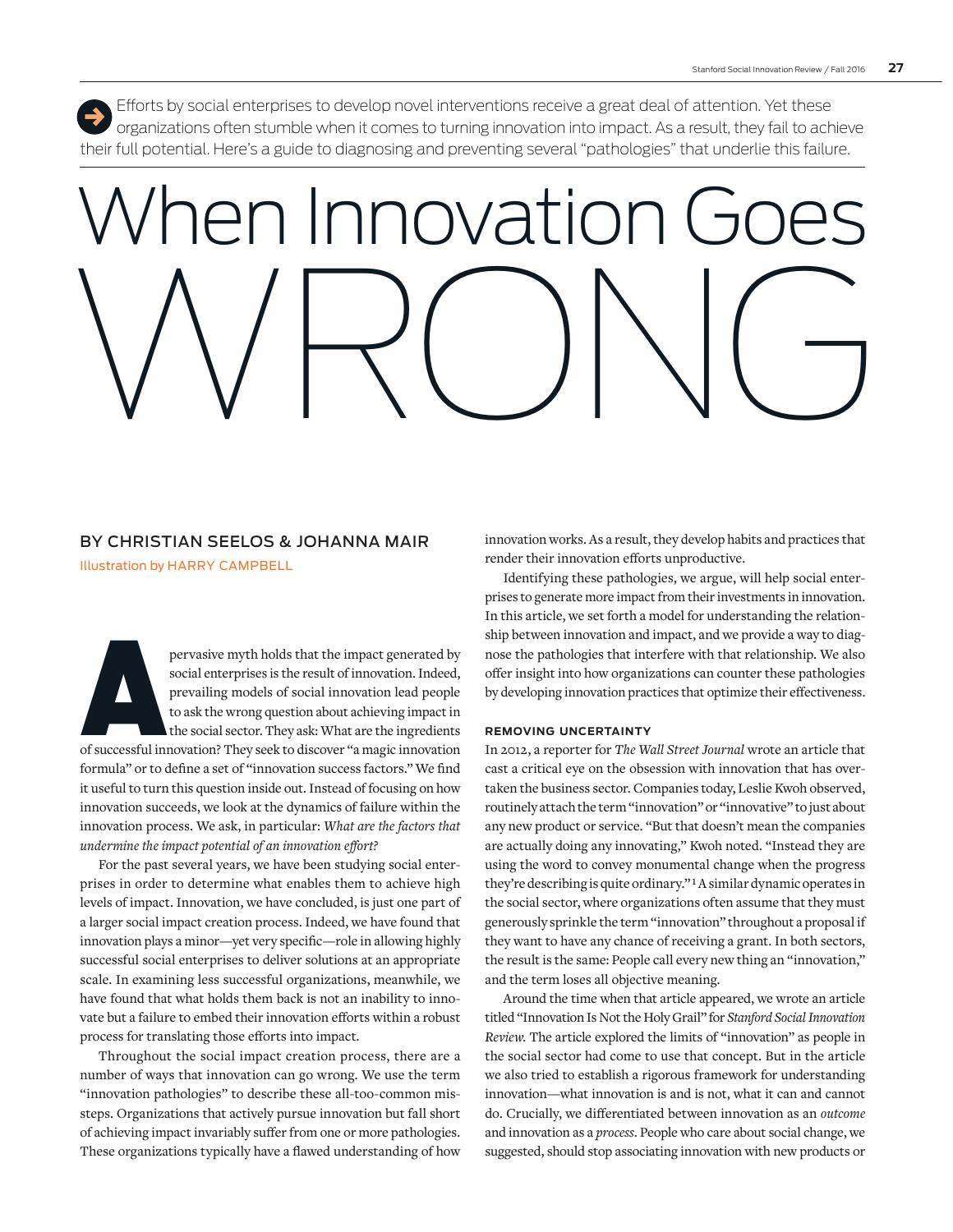services (that is, with outcomes). Instead, they should regard innovation as a process that has distinct characteristics and potentials.**<sup>2</sup>**

So what are those characteristics and potentials? What kind of process is innovation, exactly? Since the publication of our previous article on this topic, we have continued to investigate the nature and purpose of innovation in the social sector. And here is one critical finding from our research: Innovation processes involve efforts to address—and ultimately to remove—various forms of uncertainty. During most parts of an innovation process, it's not clear whether and when an innovation will succeed. Progress is nonlinear and does not follow carefully prepared plans, milestones, or budgets. Working through this process is like riding a roller coaster; it's full of ups and downs and sudden swerves in one direction or another. For organizations that are built to execute plans that follow established recipes, the challenge of navigating an innovation process can seem overwhelming. Only organizations that cultivate an ability to understand and eliminate uncertainties will survive the twists and turns of innovation. (See "The Innovation Process: Reckoning With Uncertainty" below.)

The core purpose of an innovation process is the conversion of uncertainty into knowledge. Or to put it another way: Innovation is essentially a matter of learning. In fact, one critical insight that we have drawn from our research is that effective organizations approach innovation not with an expectation of success but with an expectation of learning. Innovators who expect success from innovation efforts will inevitably encounter disappointment, and the experience of failure will generate a blame culture in their organization that dramatically lowers their chance of achieving positive impact. But a focus on learning creates a sense of progress rather than a sense of failure. The high-impact organizations that we have studied owe much of their success to their wealth of accumulated knowledge—knowledge that often has emerged from failed innovation efforts.

Innovation uncertainty has multiple dimensions, and organizations need to be vigilant about addressing uncertainty in all of its forms. (See "Types of Innovation Uncertainty" on page 29.) Let's CHRISTIAN SEELOS is a visiting scholar at the Stanford Center on Philanthropy and Civil Society. He is also the Leo Tindemans Chair for Business Model Innovation at KU Leuven (Belgium) and an academic visitor at the Skoll Centre for Social Entrepreneurship at Oxford University.

JOHANNA MAIR is a professor of organization, strategy, and leadership at the Hertie School of Governance in Berlin and a visiting scholar at the Stanford Center on Philanthropy and Civil Society. She also serves as academic editor of *Stanford Social Innovation Review*.

This article draws on material in the authors' forthcoming book, *Innovation and Scaling for Impact: How Effective Social Enterprises Do It*  (Stanford University Press, 2016).

take a close look at three aspects of the innovation process that often involve a considerable degree of uncertainty.

Problem formulation | Organizations may incorrectly frame the problem that they aim to solve, and identifying that problem accurately may require several iterations and learning cycles.

BRAC, founded in Bangladesh, is one of the largest social enterprises in the world. In the 1980s, it launched a search for ways to treat diarrhea, a leading cause of mortality among children in Bangladeshi communities. The organization settled on a simple, cheap, and effective treatment option that took the form of a sugar-and-salt formula. In the beginning, enthusiasm for this solution ran high. BRAC, having framed the problem as one that involved a lack of awareness and a lack of access, began raising awareness of the treatment and training people to deliver it. As it turned out, however, the organization had not fully considered the broad context in which the problem of childhood diarrhea occurs in many parts of Bangladesh. Before long, BRAC leaders realized that social norms and power relations are important factors that affect how people perceive this kind of problem—and how they view potential solutions to it. People who followed traditional religious norms, for example, cast suspicion on the treatment and prevented their communities from adopting it. Even members of BRAC's own field staff did not trust the treatment at first, and many local pharmacists and doctors also didn't trust it.

In struggling to understand the dynamics at work in local communities, BRAC had to deal with *problem frame uncertainty.* Figuring out how to collaborate with community members and



## The Innovation Process: Reckoning With Uncertainty

staff members to deliver the sugar-and-salt formula involved a series of challenges that tested its resolve. Eventually, BRAC overcame this uncertainty and found ways to implement its solution, and the organization came away from this experience with valuable knowledge about working with various stakeholders.

Solution development | Even when an organization has an adequate understanding of a problem, it may not be able to access and deploy the resources needed to create an effective and robust solution.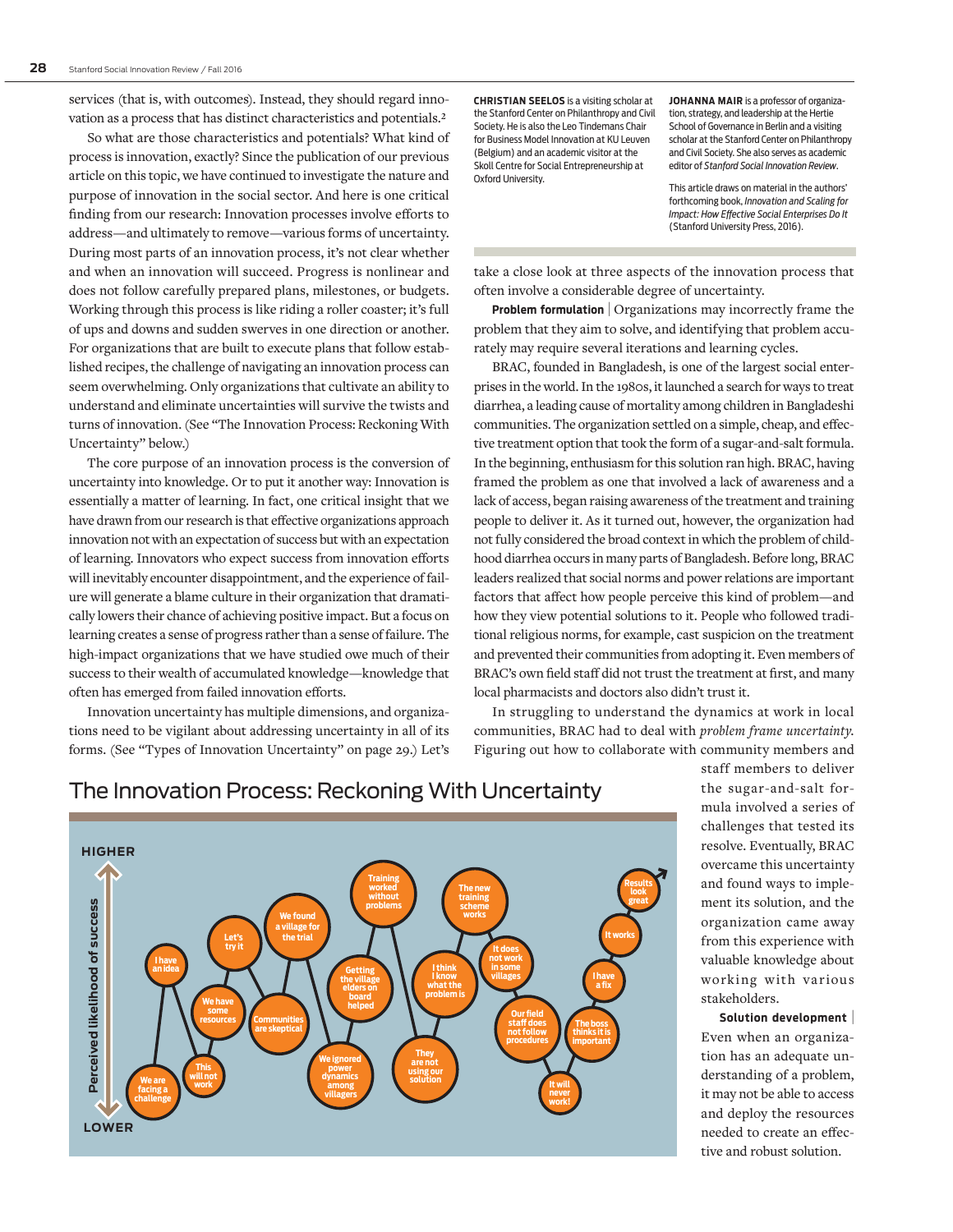Aravind, a nonprofit organization based in India, operates a large and highly productive chain of eye hospitals. It focuses on performing cataract surgery, and it uses a cross- subsidy model to provide that service to poor people at little or no cost. In the late 1980s, Aravind ran into a bottleneck that limited its ability to scale up part of its operation. Donations of the artificial lenses used in the cataract procedure had declined, and the cost of purchasing lenses from manufacturers was prohibitively high. Aravind leaders understood the problem clearly, but the existing resources and competencies of the organization were not adequate to solving it. So they had to consider options that entailed a high degree of *solution uncertainty.* One idea was for the organization to begin manufacturing its own lenses. But the feasibility and the potential adverse consequences of enacting this idea raised serious questions. Did Aravind have the management capabilities to build and run a manufacturing facility? Could it handle the financial risk of investing in such a project? The founder of Aravind, Govindappa Venkataswamy, initially opposed the idea.

Ultimately, Aravind leaders decided to create a lens manufacturing company called

Aurolab. They were able to create consensus around this move because it directly promoted Aravind's long-term scaling strategy. Even Venkataswamy eventually gave his full support to this solution. To launch Aurolab, the organization leveraged its reputation and drew on a global network of partners. The Aravind innovation team provided management capabilities, a lens manufacturing company provided technical knowledge, and a foundation provided fundraising assistance. Today, Aurolab makes a wide range of ophthalmic products and exports them to 130 countries worldwide.

**Alignment with identity** | Innovation may lead an organization in a direction that does not fit its culture or its sense of its purpose its sense of "who we are."

For Aravind, the idea of manufacturing its own lenses involved *identity uncertainty* as well as solution uncertainty. After all, lens manufacturing is an endeavor that aligns more closely with a forprofit culture than with the nonprofit, care-oriented culture that characterizes Aravind. To overcome this uncertainty, Aravind set up Aurolab as a nonprofit charitable trust that is structurally and financially separate from the organization's hospital operations.

Another organization that encountered identity uncertainty is Gram Vikas, a social enterprise that brings water and sanitation solutions to rural Indian communities. Its core mission is to reduce levels of gender and caste inequality among populations that it targets. In its first decade of operation, Gram Vikas pursued several innovations that failed to create the kind of impact that it sought. One day, it discovered that cow dung from a failed dairy-farming project could produce biogas for use in electricity generation. Responding to an opportunity to create economic benefits for poor

## Types of Innovation Uncertainty

The process of creating social impact involves working to reduce or eliminate uncertainty. By replacing uncertainty with knowledge, organizations can create and refine solutions that will be truly effective. Innovators should focus their attention on six forms of uncertainty, in particular.

**Problem frame uncertainty** | Do you sufficiently understand the social or environmental problem that you aim to solve, along with the factors that cause that problem? Problem frame uncertainty lowers your chance of designing a solution that goes to the root of an issue.

**Solution uncertainty** | Are you able to access appropriate resources and to configure them in a way that yields a viable solution? Solution uncertainty lowers your chance of turning an idea into an effective innovation.

**Adoption uncertainty** | Will people in target communities accept and implement your solution? Adoption uncertainty lowers your chance that a solution—even one that ostensibly "works"—will take hold among its intended users.

**Consequence uncertainty** | Does your solution run the risk of producing negative side effects? Consequence uncertainty lowers the chance that your innovation will produce positive social impact. (It also may threaten the reputation of your organization.)

**Identity uncertainty** | Does your proposed solution align with your sense of purpose? Identity uncertainty lowers the chance that your commitment to an innovation will be strong enough to overcome setbacks and to persist through the scaling process.

**Managerial uncertainty** | Do you have an ability to oversee innovation processes in a productive manner? Managerial uncertainty lowers your chance of implementing and supporting a solution over a long timeframe.

communities, Gram Vikas proceeded to become a major developer of biogas projects. This innovation was a success on its own terms, but it led the organization in a direction that did not align with its focus on confronting gender and caste issues. In fact, the biogas solution increased rather than reduced levels of inequality, because only farmers benefited from it and most community members were not farmers. So Gram Vikas spun off its biogas program and returned to pursuing innovating efforts that match its sense of purpose.

#### **PURSUING IMPACT**

Viewing innovation as a process—and, in particular, as a process of addressing various kinds of uncertainty—has led us to a crucial insight: Innovation per se does not create impact. The work of converting uncertainty into knowledge requires a significant investment of time, effort, and other organizational resources. When that work is successful, it gives rise to new products, new services, and new interventions. But these outcomes merely have the *potential* to create positive social impact. If an organization cannot effectively deliver innovation outcomes to people who need them, then its investment in developing them will be for naught.

What enables an organization to create actual impact on the basis of potential impact? In a word: *scaling*. Focused and committed scaling—delivering effective products and services to more people and doing it more reliably, more efficiently, and with a steady improvement in quality—is what creates impact. An investment in scaling allows for the development of effective routines and capabilities, and it fosters a deep understanding of the problems that an organization aims to solve. Such an investment also strengthens an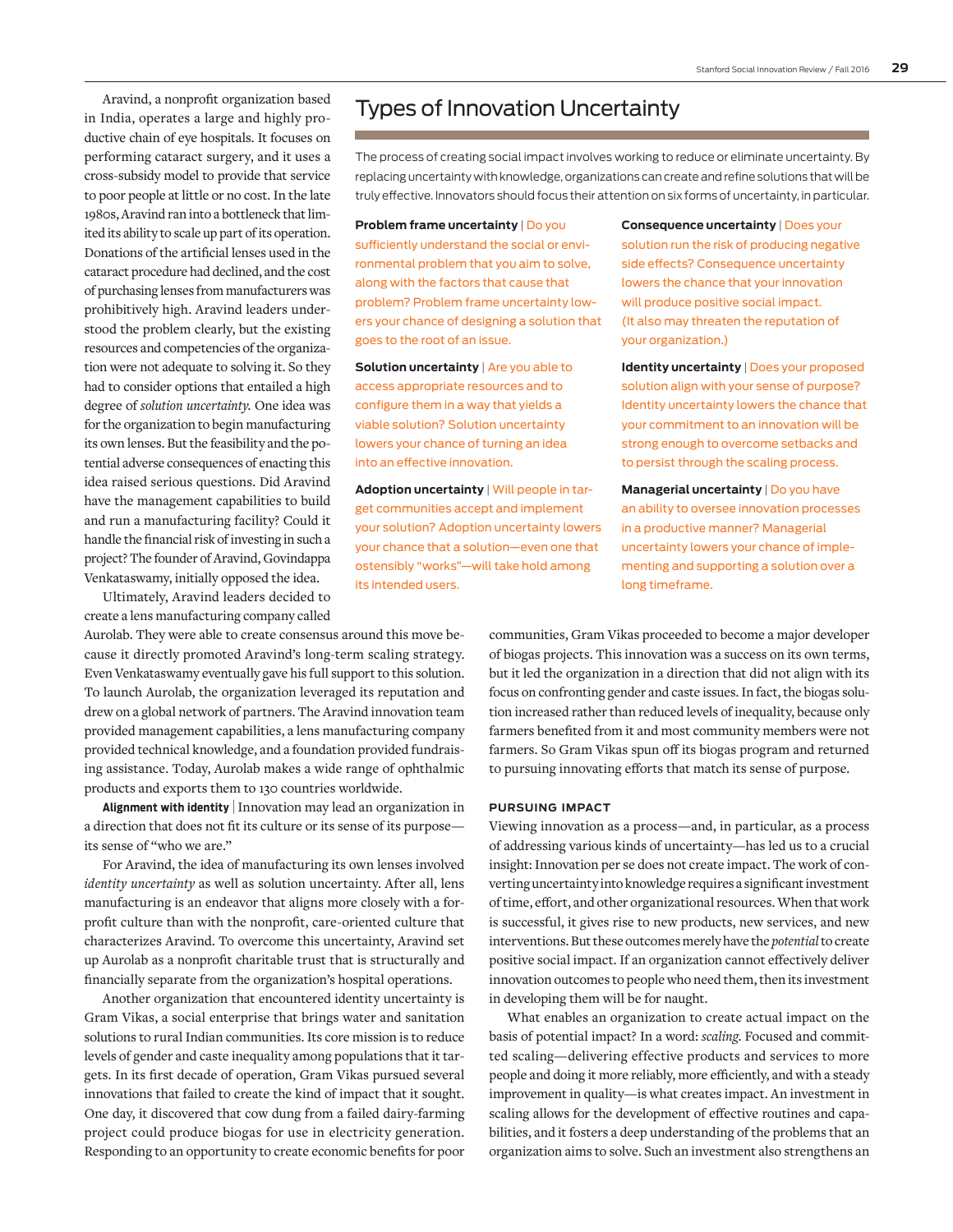organization's sense of purpose and prevents unproductive deviations from its mission.

In short, innovation *plus* scaling *equals* impact. Innovation is an investment of resources that creates a new potential; scaling creates impact by enacting that potential. Because innovation creates only the potential for impact, we advocate replacing the assumption that "innovation is good, and more is better" with a more critical view: Innovation, we argue, needs to prove itself on the basis of the impact that it actually creates. The goal is not innovation for its own sake but *productive* innovation.

Productive innovation depends on two factors: (1) an organization's capacity for efficiently replacing innovation uncertainty with knowledge, and (2) its ability to scale up innovation outcomes by enhancing its organizational effectiveness. Innovation and scaling thus work together to form an overall social impact creation process. Over time, an investment in innovation—in the work of overcoming uncertainty—yields positive social impact, and the value of such impact will eventually exceed the cost of that investment. But that will be the case only if an organization is able to master the scaling part of this process. (See "Creating Social Impact: Innovation Plus Scaling" below.)

To be sure, some organizations achieve real impact without scaling up their innovations. One promising model is Waste Concern, a social enterprise in Bangladesh that turns waste products into usable resources. The founders of Waste Concern excel at conducting innovation processes but have little interest in managing a large organization. So by design, their innovation work incorporates methods that make it feasible for other groups to adopt and scale up their outcomes. Waste Concern, for example, develops each innovation to the point where it can create a demonstration site that allows interested parties to observe and receive training on the innovation. The organization also places patents on its work to ensure that outside groups will go through the training process before they adopt an innovation. In that way, Waste Concern goes beyond simply "transferring" the knowledge gained from an innovation effort to an outside entity, and it maximizes the social impact of its investment in innovation. This that project were disappointing, and Aravind abandoned the project a few years later. Its leaders realized that most partner hospitals could not productively use the knowledge that Aravind shared with them.

Most organizations that succeed in achieving substantial impact, therefore, do so by investing in scaling capability. Any organization that applies enough effort and invests enough resources will likely succeed in creating an innovative product or service. But scaling up the outcome of innovation presents a much bigger challenge.

#### **FOCUSING ON PATHOLOGIES**

Through our study of social enterprises, we have devised a set of six pathologies—six ways that organizations limit their capacity for productive innovation. From the stage when people first develop (or fail to develop) the idea for an innovation to the stage when scaling efforts take off (or fail to take off), these pathologies adversely affect an organization's ability to make its way through the social impact creation process. (See "Creating Social Impact: Six Innovation Pathologies to Avoid" on page 31.) Organizations can greatly improve the impact of their innovation efforts by working to prevent or treat these pathologies.

**Never getting started** | In too many cases, organizations simply fail to invest seriously in the work of innovation. This pathology has many causes. People in organizations may have neither the time nor the incentive to develop or communicate new ideas. Or they may find that their ideas fall on deaf ears. Or they may have a tendency to discuss an idea endlessly—until the problem that gave rise to it has been replaced by another urgent problem or until an opportunity has vanished.

At some organizations, the costs of deciding not to pursue innovation may be hard to recognize. People in established enterprises rightly focus on scaling and improving their current products and services. By doing so, after all, they can use their resources to serve more people and to create more immediate impact. But they may miss special opportunities for innovation that closely fit both their organization's purpose and its unique resources and capabilities. Organizations that never exploit such opportunities risk losing relevance. As a

approach frees up time for Waste Concern's founders to do what they do best: start new rounds of innovation work.

In most cases, though, transferring innovation-based knowledge to another organization is remarkably challenging. There are two main reasons why it's so difficult. First, this kind of knowledge is more contextually bound than people typically assume. Indeed, most organizations struggle when they try to replicate their own innovations in a different context. And second, such knowledge is deeply embedded in the structure and culture of an organization, and other organizations that have different characteristics are often unable to absorb that knowledge. In 2011, for example, Aravind launched an effort to transfer its knowledge about high-efficiency cataract surgery to other hospitals. The results of



### Creating Social Impact: Innovation Plus Scaling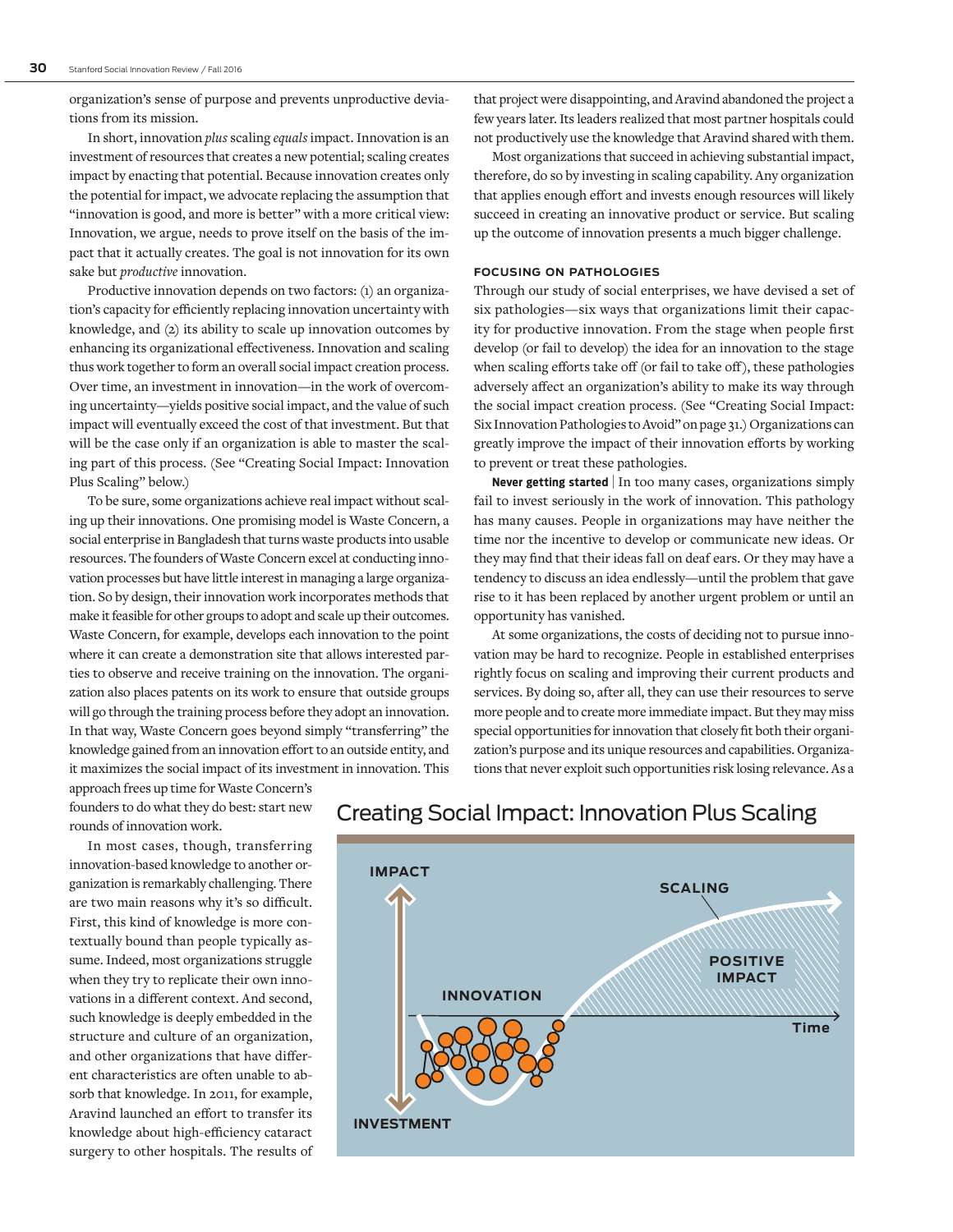result, talented people may start to leave the organization, and supporters may lose enthusiasm for the organization as well.

The pathology of "never getting started" has other costs, too. First, effective organizations use innovation processes to support talent development. Innovation work provides staff members with opportunities to be creative, to make decisions, and to see projects through to completion. Innovation also provides learning opportunities for leaders that day-to-day work rarely offers. And second, organizations that focus primarily on scaling efforts risk burning people out. A minimum amount of innovation may be an important instrument of organizational "hygiene." Innovation gives people a way to break out of their daily routine and to explore their own passions, and it can be a highly effective way to rejuvenate an organization.

How can organizations overcome this

pathology? Aravind explicitly links its innovation work to emerging bottlenecks in its scaling efforts. When operational priorities drive innovation, new ideas readily gain support and legitimacy. And because Aravind has accumulated a wealth of knowledge and experience through its scaling efforts, linking innovation to those efforts enables the organization to create better ideas and to lower its level of innovation uncertainty. BRAC, meanwhile, is a large and very hierarchical organization that faces particular challenges when it comes to initiating innovation. To overcome bureaucratic tendencies that can stifle idea creation, BRAC has created a social innovation lab. A team of young, experienced people run the lab, and they actively scout ideas from all parts of the organization. In addition, BRAC has an extensive meeting culture that allows ideas to flow across the organization quickly and to gain the attention of senior decision makers.

**Pursuing too many bad ideas** | Organizations in the social sector frequently fall into the habit of embracing a wide variety of ideas for innovation without regard to whether those ideas are sound. The recent obsession with "scientific" evaluation tools such as randomized controlled trials, or RCTs, exemplifies this tendency to favor costly ideas that may or may not deliver real benefits. As with other pathologies, many factors potentially contribute to this one. Funders may push their favorite solutions regardless of how well they understand the problems that those solutions target or how well a solution fits a particular organization. Or an organization may fail to invest in learning about the context of a problem before adopting a solution. Wasting scarce resources on the pursuit of bad ideas creates frustration and cynicism within an organization. It also increases innovation uncertainty and the likelihood of failure.

The key to preventing this pathology lies with leaders. Many of the most effective organizations that we have studied share an important characteristic: Senior leaders spend a lot of time in the field, where they gain exposure to the reality of the problems that their organization seeks to address. These leaders also make an effort to keep managers on board as long as possible. That way, their

### Creating Social Impact: Six Innovation Pathologies to Avoid



organization is able to accumulate institutional knowledge that enables it to create better ideas and to avoid bad ideas. In addition, leaders at effective organizations often strive to limit their dependence on external funding sources that might pressure them to explore unsuitable ideas. (A manager at BRAC shared this proverb with us: "If you keep your hands in a friend's pocket, [then] if that person moves, you'll have to move.")

**Stopping too early** | In some instances, organizations are unable or unwilling to devote adequate resources to the development of worthy ideas. When resources are scarce and not formally dedicated to innovation processes, project managers will struggle to develop an idea and may have to abandon it prematurely. Too often, they end up taking the blame for failure, and others in their organization ignore the adverse circumstances that caused it. Decision makers then reallocate resources on an ad-hoc basis to other urgent problems or to projects that seem more important. As a result, even promising innovation efforts come to a grinding halt.

Another cause of this pathology is the use of project plans that set forth milestones in a linear fashion. As we have noted, innovation progress is not linear. When managers compare a set of project milestones with the actual progress of an innovation, they often perceive a huge gap and decide to stop the innovation prematurely. "Stopping too early" is costly not only because promising opportunities remain unexploited but also because it deprives organizations of important learning opportunities.

This pathology also occurs when groups accept the first solution that they identify or when organizations push to scale up innovations that are not yet mature. Under pressure to demonstrate impact, they rush to implement half-baked ideas. This form of "stopping too early" sharply reduces an organization's potential for impact. Effective organizations therefore maintain an innovation orientation even when they shift into a scaling mode. They never assume that an intervention is working perfectly, and they persist in their efforts to identify problems proactively. Both BRAC and Aravind, for example, have senior leaders who engage directly in innovation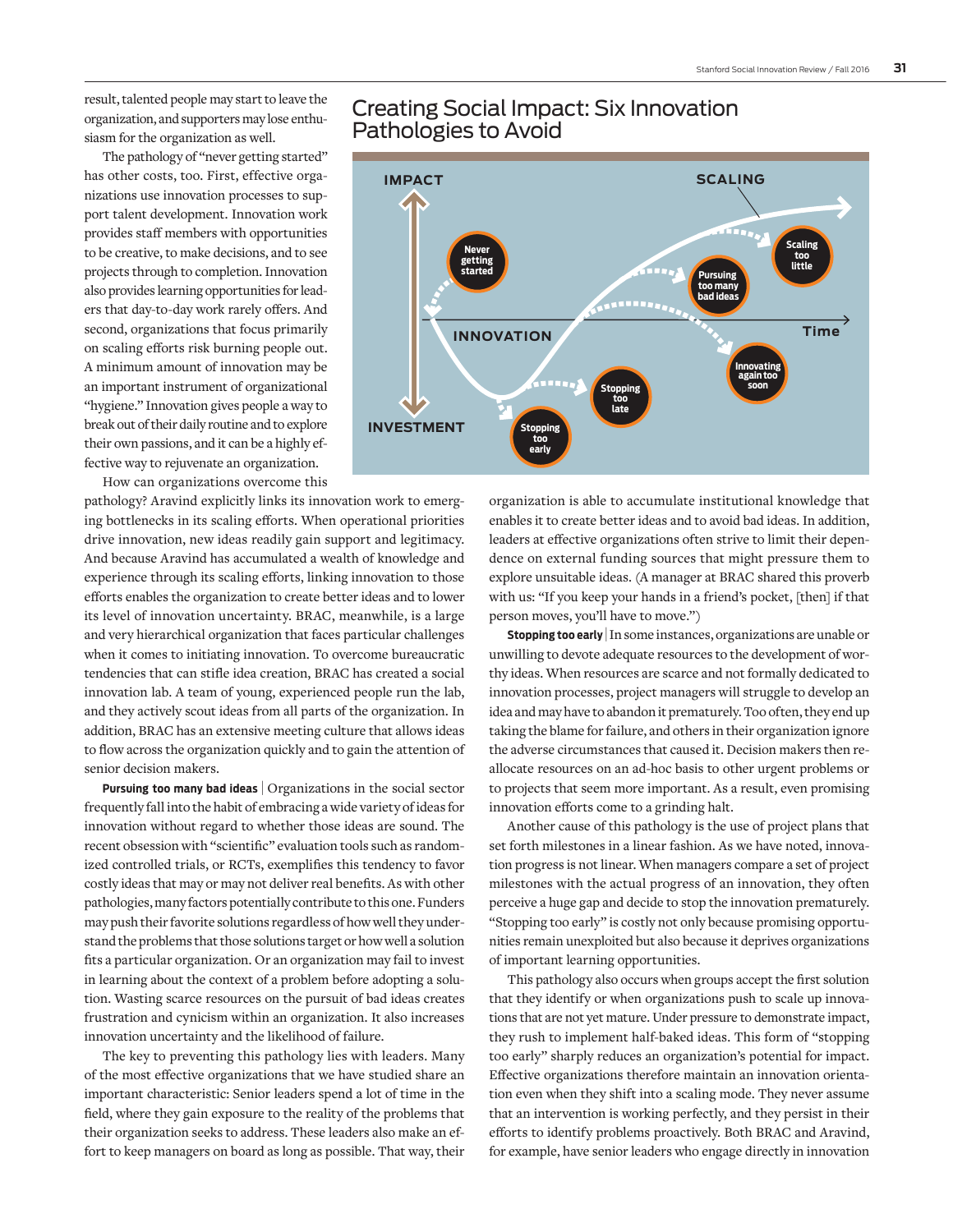work. Not only do they ensure proper resource provision and maintain high motivation, but they also keep asking the right questions about the status of an innovation project: Are we still learning something? Are there occasional promising signs of progress? Answering "No" to one of these questions signals that it might be time to stop.

**Stopping too late** | Even more costly than stopping too early is stopping too late. In this pathology, an organization continues an innovation project even after the innovation proves to be ineffective or unworkable. This problem occurs, for example, when an unsuccessful innovation happens to be the pet project of a senior leader who has limited experience. Leaders who have recently joined an organization and who are keen to leave their mark rather than continue what their predecessor has built are particularly likely to engage in this pathology. Another cause of "stopping too late" is the assumption that a project budget needs to be spent. The consequences of this pathology are clear: Organizations expend scarce resources with little hope for success and without gaining any useful knowledge.

This pathology also occurs when a project becomes "too big to fail." If an organization invests all of its innovation funding into a single large pilot, it becomes susceptible to the sunk-cost fallacy: That investment creates an emotional attachment that prevents leaders from abandoning the pilot even if it clearly has little potential. An organization can avoid this problem by running several small pilots that have different design parameters. This approach also facilitates low-cost learning and strategic flexibility.

BRAC, for its part, avoids the "stopping too late" pathology by investing both in a dedicated research and evaluation division and in an explicit monitoring function. This organizational infrastructure ensures that BRAC leaders make decisions about innovation efforts that are grounded in timely and objective data.

**Scaling too little** To repeat an essential point that we made earlier: no scaling, no impact. This pathology—which involves a failure to move beyond the initial stages of developing, launching, and testing an intervention—is all too common in the social enterprise field. Thousands of inspired young people want to become social entrepreneurs. But few of them are willing or able to build an organization that can deliver solutions at scale. Too many organizations, therefore, remain small and lack the resources and capabilities required for translating innovation into impact.

Our research on social enterprises suggests a counterintuitive insight: *The best way to get good at innovation is to get good at scaling.* By building scaling capacity, an organization can advance productive innovation in several ways:

- $\blacksquare$  Scaling accumulates knowledge about the context in which an organization operates—about the economic, cognitive, normative, and political factors that affect its target communities. This deep knowledge enables the organization not only to create better ideas but also to create fewer bad ideas.
- $\blacksquare$  The experience of scaling up past innovations empowers an organization to say "No" to questionable ideas because it now feels less pressure to enact every idea that arises.
- Successful scaling builds trust between an organization and the people and communities that it serves. That trust in turn enables the organization to test ideas quickly by incorporating small pilots into its ongoing operations.

 $\blacksquare$  Organizations that are good at scaling often develop surplus resources that they can use to limit the negative effect that an investment in innovation may have on overall performance.

**Innovating again too soon** | Too many organizations rush to launch new innovation projects instead of investing in efforts to scale interventions that they have already developed. The causes of this pathology are fairly well known: People often portray scaling as dull, routine work and innovation as its more attractive sibling. "Innovative" proposals thus attract funders more readily than proposals that focus on scaling. Reinforcing this bias is the preference among many funders for "lean projects" that reduce overhead costs to a minimum. These factors lead organizations to jump opportunistically from one innovation grant to another.

Most high-impact organizations counter this pathology by investing heavily in organizational infrastructure and in a capacity for systematic learning and training. Leaders at these organizations understand that nurturing management talent and building execution competence are crucial factors in transforming innovation into impact.

#### **MAKING A DIAGNOSIS**

Organizations that seek to establish the conditions for turning innovation into impact need to identify specific pathologies that hold them back, along with the factors that cause those pathologies. Our innovation pathologies framework creates an opportunity for constructive and strategic conversations about the social impact creation process.

We use the framework as a diagnostic tool in a workshop that we have offered to a number of organizations in both advisory and educational settings. In the workshop, we typically divide participants into three or four groups of 5 to 10 people. We try to keep the ratio of senior managers to other participants at 1-to-5. The presence of senior managers in this exercise sends an important signal that they are willing to listen to people at all levels of their organization. Attending these sessions also allows them to feel the "innovation pulse" of the organization and to learn about ways that they may be thwarting productive innovation.

In our research, we suggest that an innovation process unfolds in four phases: (1) internal idea creation, (2) interpreting and evaluating ideas, (3) experimenting and consensus building, and (4) formalization and routinization—a phase that corresponds to the scaling process.**<sup>3</sup>** When we conduct our workshop, we ask each group to focus on one of these phases. (In some cases, we invite one group to address the first two phases in tandem.) The task for each group is to identify and explore pathologies that affect their organization, particularly during the phase to which we have assigned them. The group that tackles the first phase, for instance, may talk about a failure to get started on an innovation process, or about a tendency to generate too many bad ideas. In another version of the workshop, we ask people in each group to consider the entire innovation process and to explore the full range of pathologies that occur in their organization.

Participants work individually for 15 minutes and then discuss their findings with others in their group for 60 minutes. During that time, participants are usually able to identify a large number of organizational barriers to productive innovation. At that point, each group presents its conclusions to the full workshop. Participants often say that they find the workshop liberating: It directs